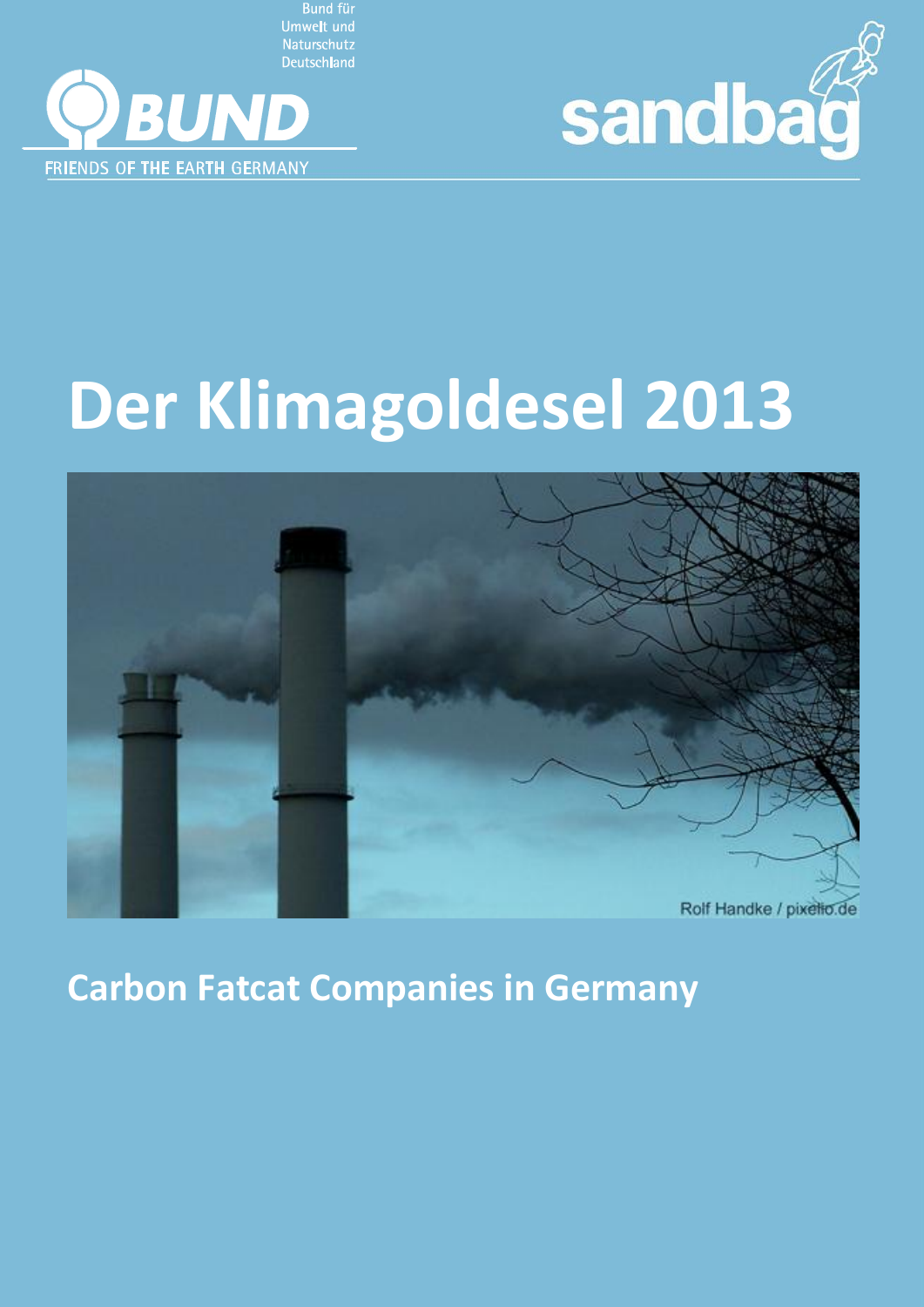# **About us**

BUND (Friends of the Earth Germany) is working in nature conservation and environmental protection. We are a non-profit, non-partisan, grassroots NGO with more than 480,000 members and supporters. Please visit our website at [www.bund.net](http://www.bund.net/)

Sandbag is the climate change NGO campaigning for environmentally effective carbon markets. Our offices are based in London and in Brussels. Please visit our website at [www.sandbag.org.uk](http://www.sandbag.org.uk/)

This report updates and expands research we conducted in *Der Klimagoldesel* published in November 2011. We include an updated appraisal of the performance of the EU ETS; a revised top ten list of Germany's most oversupplied companies and we also investigate how far these companies' surpluses, Phase 3 allocations and offset entitlements are likely to protect them from any rises in the market price of carbon.

This report is available in both English and German on our websites.

## Published on 12 February 2013

**Author:** Damien Morris

**Supporting research:** Tina Löffelsend, James Watson

**Cover image:** © Rolf Handke / PIXELIO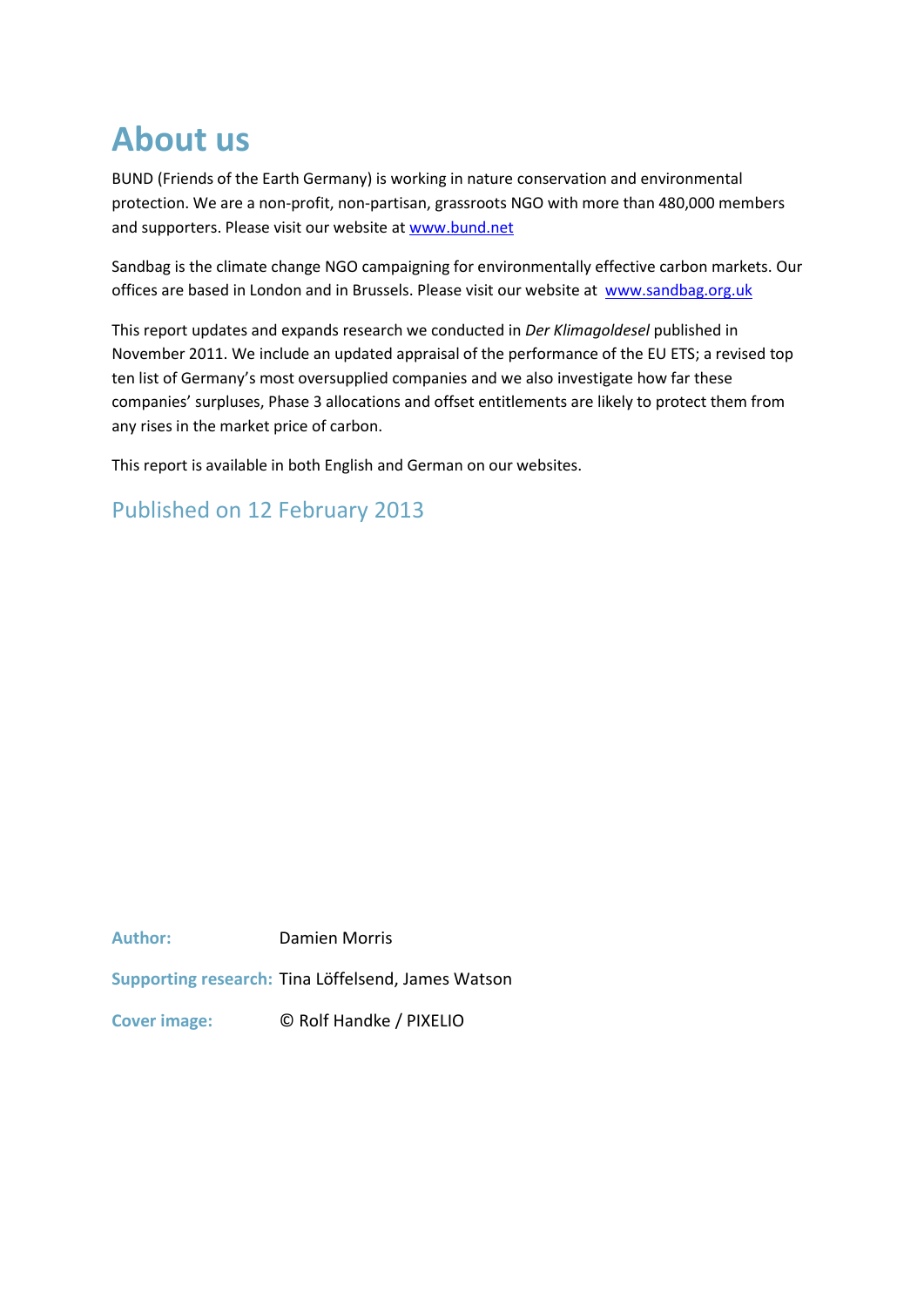# **Introduction**

**.** 

The central pillar of Europe's climate policy framework – the EU Emissions Trading Scheme – is failing Germany and failing Europe. So far, the scheme is failing to cap emissions below business-asusual levels, failing to provide clean companies with a competitive advantage, and failing to provide a clear investment signal. It is also failing to deliver governments the revenues they expected from it.

These problems could be fixed just by reducing the supply of carbon allowances in the scheme, but powerful industrial lobbies are obstructing this, claiming that ETS compliance costs already threaten their international competitiveness and that any increase in the carbon price would exacerbate this. These concerns have been dramatically overstated.

In the report which follows we show how, far from being an added cost to German manufacturers, the ETS has been a "cash cow" providing large surpluses of free carbon allowances that they were able to sell as a revenue stream, or retain to protect them from future compliance costs under the scheme. We profile ten companies operating in Germany who, taken together, have been afforded opportunities to profit by as much as €1.2 billion from being in the scheme to date.

The oversupply of allowances in the EU ETS has seen the carbon price tumble below  $\epsilon$ 5/tCO<sub>2</sub> when it was expected to reach €30/tCO<sub>2</sub> by 2020, but many manufacturer's will face little or no exposure to even this miniscule carbon price because of:

- huge supplies of surplus free allowances banked forward from Phase 2;
- free Phase 3 allowances that were based on pre-recession production benchmarks<sup>1</sup>;
- additional Phase 3 free allowances based on a carbon leakage assessment that used a  $\epsilon$ 30/tCO<sub>2</sub> carbon price;
- pre-recession offsetting entitlements that are now disproportionate with their emissions; and
- offset prices which have become vanishingly small (less than 50 cents)

For the ten companies we profile in this report, these extensive protections will shield them from buying allowances for 99.8% of their emissions over 2008-2020. Furthermore, these protections will persist even if the supply of allowances in the wider market is reduced, and the European carbon price restored.

Sandbag and BUND therefore call on German policymakers to ignore the special and unjustified pleading from some very vocal industrial sectors; to support imminent votes to withhold allowances from the EU ETS; and to call for structural measures which permanently reduce the supply of carbon allowances in the scheme and pave the way for a more ambitious 2020 EU climate target.

 $1$  The production benchmarks used to determine free allowances in Phase 3 were determined using production baselines from 2005-2008 unless output was higher for 2009-2010. See Article 9 of the Benchmarking Decision [2011/278/EU](http://eur-lex.europa.eu/LexUriServ/LexUriServ.do?uri=OJ:L:2011:130:0001:01:EN:HTML)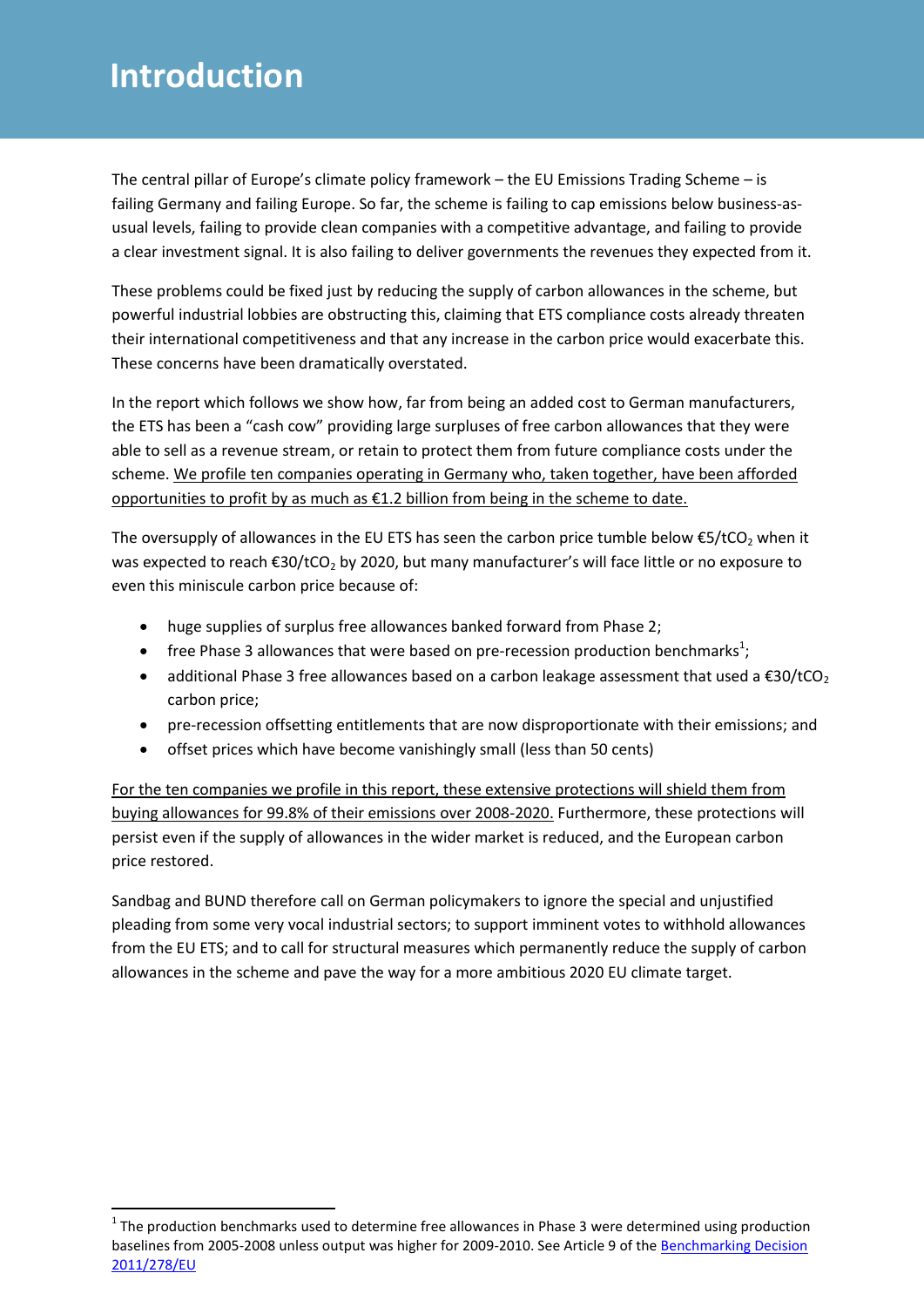The EU Emissions Trading Scheme (ETS) was an innovative policy tool adopted by Europe to reduce its greenhouse gas emissions in a cost-effective manner. Policymakers set a limit on the volume of emissions permitted over a certain period, create tradable allowances corresponding to that budget, require polluters to surrender these allowances against their pollution, and then allow the market to uncover the cheapest forms of abatement to meet that emissions budget.

So long as policymakers set the caps below business-as-usual emissions, the ETS will create a scarcity of allowances and drive the necessary abatement at optimal cost. **But for seven out of the last eight years of trading, the supply of allowances has exceeded demand.** Meanwhile, EU policymakers have been unable to alter the policy to maintain the level of ambition necessary to incentivise and reward low carbon investment. In the first trading period, this oversupply was largely a symptom of government timidity combined with inadequate emissions data, but in the second period, it was the drop in emissions caused by the recession and overoptimistic growth assumptions that were principally to blame.





While the oversupply of allowances in Phase 1 (2005-2007) was a contained disaster, excess Phase 2 (2008-2012) allowances can be banked forward to future phases, allowing the oversupply to spill over into Phase 3 (2013-2020) and beyond. Despite the price crash in Phase 1, the ETS legislation still contains no formal provision to correct for an oversupply of allowances except to set the cap of the following trading period at a lower level. Regrettably, by the time the time the recession had undermined the Phase 2 cap, the supply of allowances for the next eight year trading period had already been established against obsolete and grossly inflated projections for business-as-usual emissions.

In the Figure 2 below, we contrast Deutsche Bank's 2008 forecasts of business-as-usual ETS emissions (light grey) before the recession hit with verified emissions and new forecasts from 2012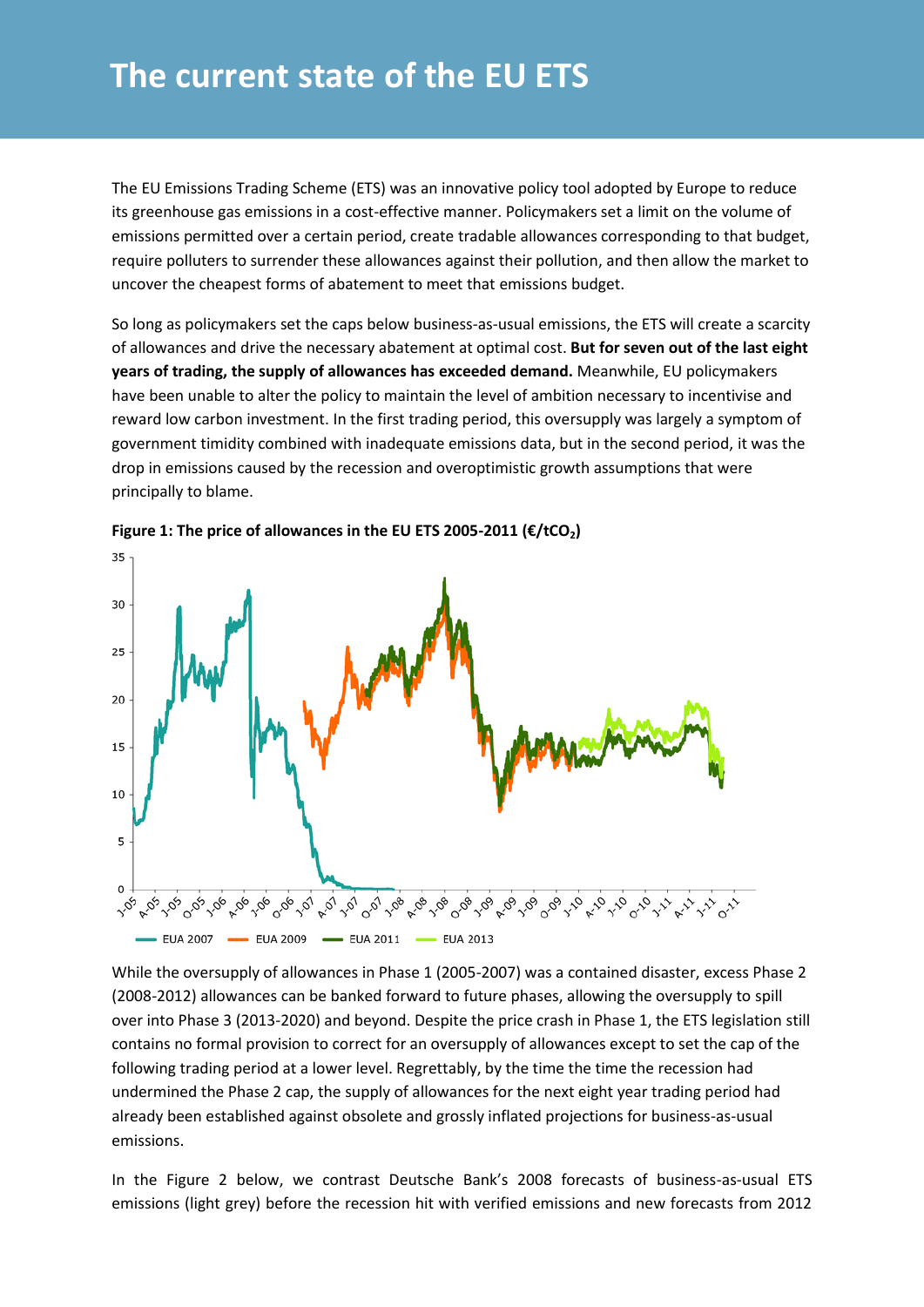(dark grey).<sup>2</sup> This shows that the expected volume of emissions over 2008-2020 is down some 2.2 billion tonnes from where it was when the Phase 3 caps were set, reducing anticipated demand for allowances by the corresponding volume.



**Figure 2: Changed ETS baseline emissions forecasts since 2008** 

(Source: Deutsche Bank, EUTL and Sandbag calculations)

This reduction in demand has created a glut in the supply of European carbon allowances that will be further compounded by a flood of 1.6 billion unneeded international offset credits entering the scheme: offsets that were made available under obsolete expectations about the demand of European allowances. By the European Commission's assessment<sup>3</sup>, the cumulative surplus of allowances across the ETS is likely to reach 2 billion in 2013 and continue undiminished until after 2020. This surplus could even be substantially higher if economic recovery becomes decoupled from carbon emissions. Sustained oversupply at these levels would signify a lost decade for low-carbon investment in Europe. As this report goes to press, the forecast of prolonged oversupply has reduced the carbon price below €5 for the first time since 2007. Back then, the price collapsed because the window for using Phase 1 allowances was rapidly closing, but now, when allowances can be banked forward indefinitely, the low price signifies a deeper loss of confidence in the scheme's capacity to deliver a meaningful scarcity of allowances.

It is against this backdrop of aggravated oversupply that recent proposals to "fix the EU ETS" are being debated. The European Commission is currently consulting on "structural measures" to achieve this on a permanent basis, e.g. by cancelling a significant volume of Phase 3 allowances; but as a stopgap measure the Commission has proposed withholding some of the allowances due to be auctioned in the first years of Phase 3 to the last years of the phase, arguing that "we must not flood a market that is already oversupplied."<sup>4</sup>

While the Commission felt this 'backloading' of Phase 3 auctions was within its powers, it took the precaution of initiating a formal review of the relevant paragraph of the ETS Directive in order to discourage future legal challenges. The success or failure of this stopgap measure has become widely perceived as an acid test for the political will to reform the EU ETS on a more permanent basis, and

<sup>&</sup>lt;sup>2</sup> Figures derived by comparing Deutsche Bank's 2008 report "It takes CO2 to Contango" (2008) against verified 2008-2011 emissions in CITL, 2012 emissions forecasts in "ETS Reform Should Not Be Set Aside (2012) and 2013-2020 Phase 2 scope emissions forecasts in "Scoping the Phase 3 cap" (2012). <sup>3</sup> [http://ec.europa.eu/clima/policies/ets/reform/docs/com\\_2012\\_652\\_en.pdf](http://ec.europa.eu/clima/policies/ets/reform/docs/com_2012_652_en.pdf)

<sup>&</sup>lt;sup>4</sup> [http://ec.europa.eu/clima/news/articles/news\\_2012111401\\_en.htm](http://ec.europa.eu/clima/news/articles/news_2012111401_en.htm)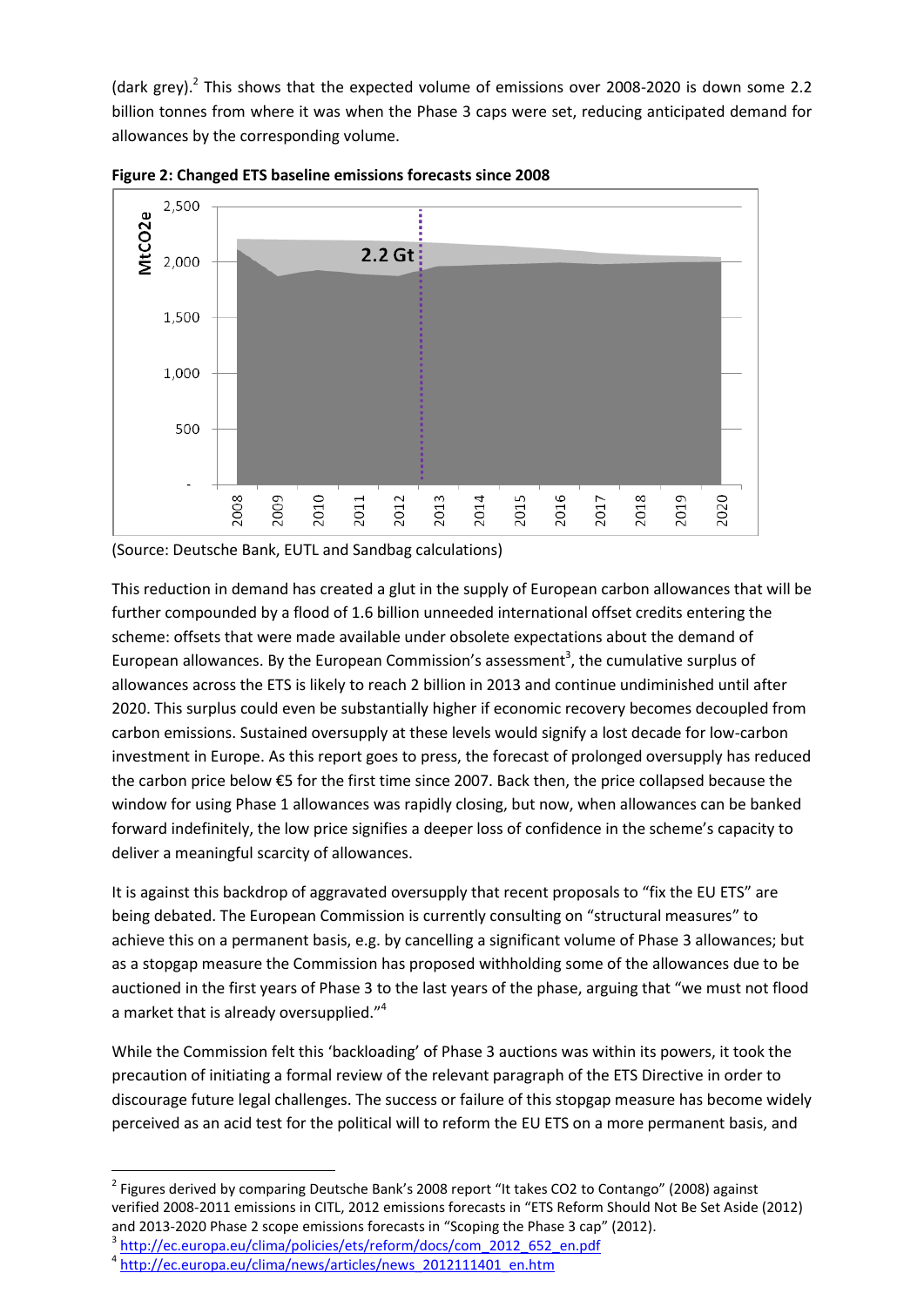the manufacturing lobbies resisting ETS reform have marshalled themselves aggressively to win this proxy debate.

**The positioning of Germany policymakers is key to the success or failure of the backloading proposal and of any ensuing structural reforms:** Germany has the single highest voting-weight in both the Climate Change Committee<sup>5</sup> and the European Council; it has the largest number of MEPs of any state in the European Parliament; and it has immense negotiating powers outside of the formal EU institutions. At the same time, Germany's manufacturing sector is one of the largest and most politically influential in Europe.

But as this report goes to press, it remains unclear whether the German government will come out in support of backloading and also, in just a few days time, the votes of German MEPs will be critical in deciding whether the proposal passes a key hurdle in the European Parliament's Environment Committee.

The success of Germany's domestic climate goals closely depend on the success of the EU Emissions Trading Scheme: Germany's goal to reduce its greenhouse emissions 40% below 1990 levels by 2020 can only succeed if it increases the emissions reductions it makes in those sectors covered by the ETS. Non-traded sectors such as agriculture have considerably lower mitigation potential and could not deliver the necessary complementary reductions.

But reaching this target will be a pyrrhic victory for Germany if its additional mitigation efforts serve only to weaken the obligations of other Member States under the ETS. It is therefore essential that the overall cap be tightened to prevent other EU member states from "free-riding" on German emissions reductions.

Finally, a reduction in the supply of allowances and a stronger carbon price will help favour gas generation over coal plants and will generate the government revenues needed for the Climate and Energy Fund supporting Germany's *Energiewende* (Energy Transformation). It is therefore imperative that German policymakers support the backloading proposal and prepare to support structural reforms to Phase 3.

 $\overline{a}$ 

 $<sup>5</sup>$  The Climate Change Committee is a European a technical body that approves and implements EU climate</sup> legislation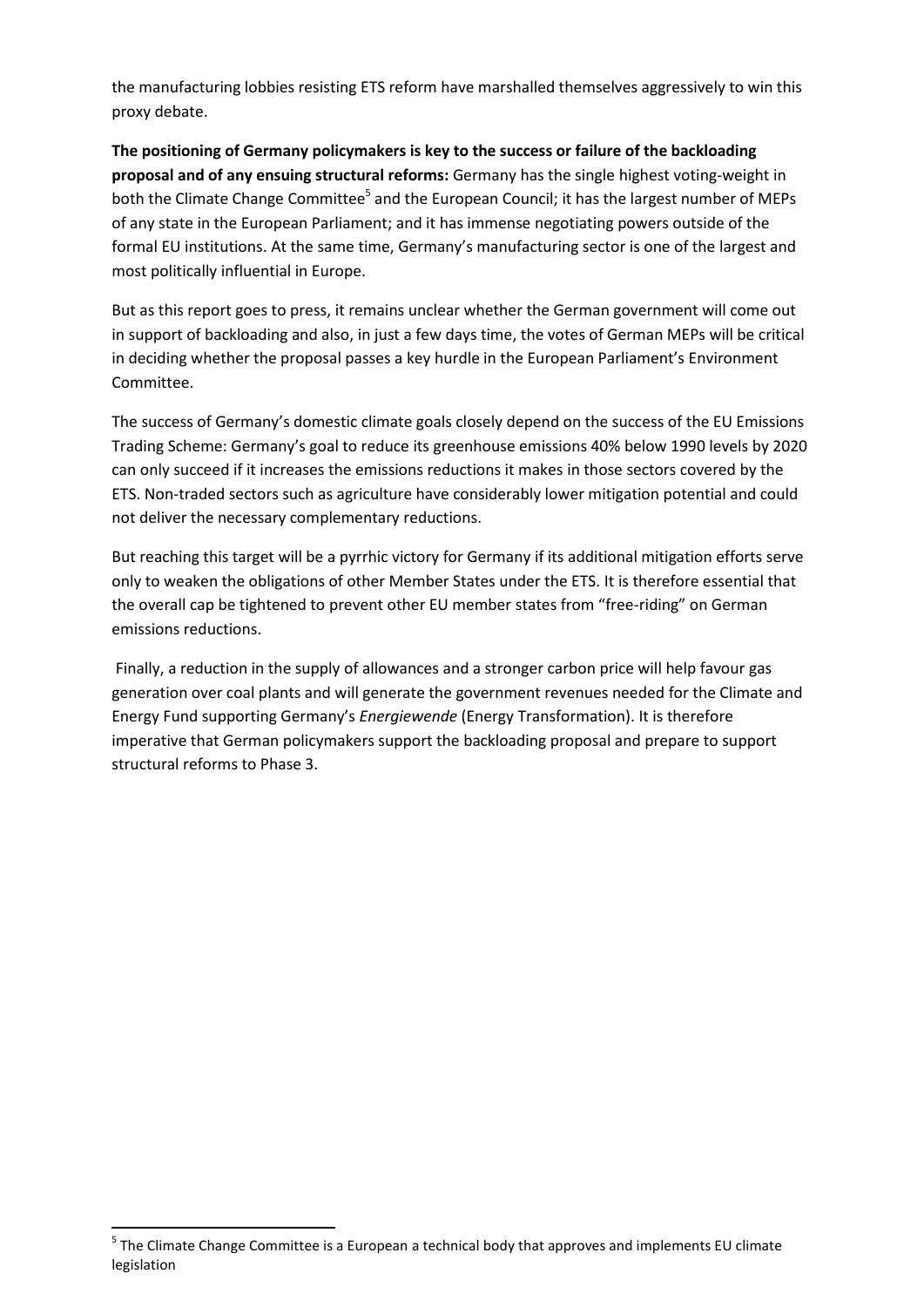#### **Manufacturing – direct ETS compensations**

Like many Member States, Germany was extremely generous in awarding its manufacturing sectors free allowances to cover most of their compliance needs. It did this in order to facilitate their adjustment to the scheme and shelter them against any competitiveness threats the carbon price might cause. These free allocations might have been overly generous even under the most favourable economic conditions, but with the advent of the financial crisis, they proved grossly inflated: as of 2011, Germany had awarded its manufacturing sectors **85 million** more allowances than were needed to cover their emissions, a volume equivalent to the annual emissions of Austria<sup>6</sup>. As we see in Figure 3, these surpluses have mostly accrued to the German steel sector.



**Figure 3: Surplus carbon allowances in Germany's manufacturing sectors (2008-2011)** 

(\*Surpluses have been adjusted for known waste gas transfers. Source EEA and Sandbag)

These surpluses, which are expected to grow even larger in 2012, have protected German manufacturing sectors from paying any compliance costs to date. For many companies, some of these spare allowances have been sold to assist with cash-flow and to help them through the recession<sup>7</sup>. Any allowances which haven't been sold will help buffer them against their compliance obligations in Phase 3 (2013-2020); and in some cases will buffer companies against any ETS compliance costs until after 2020.<sup>8</sup>

 6 Austria's emissions were 84.59Mt in 2010 according to the UN data (see http://unfccc.int/di/FlexibleQueries)  $^7$  This process has been assisted by surrendering inexpensive offsets, selling on free allowances and pocketing the difference between the EUA and offset price. See company section below for more details.

<sup>&</sup>lt;sup>8</sup> See companies section below.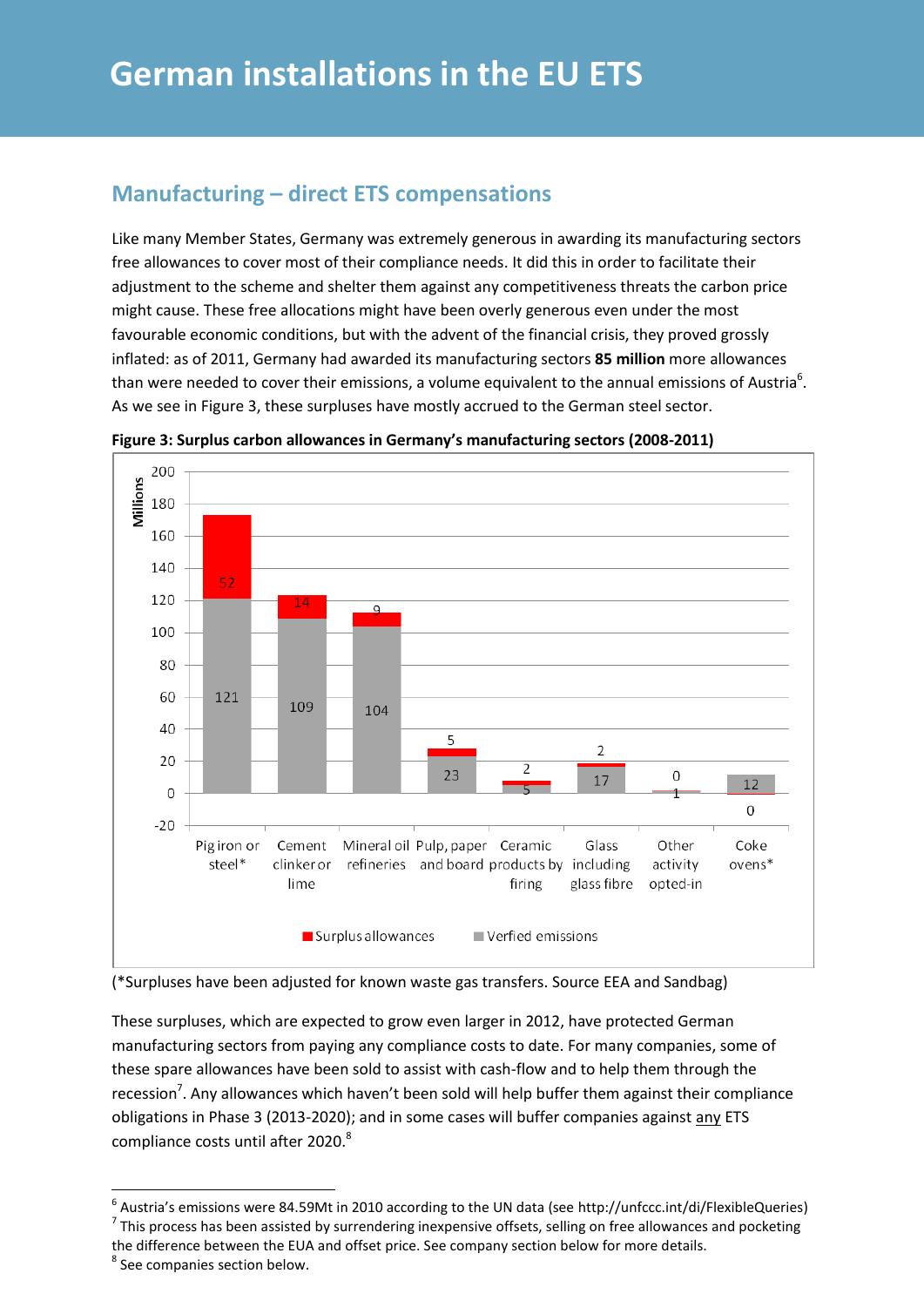Even without this buffer of Phase 2 surpluses, German manufacturers face lower Phase 3 compliance obligations than expected because, following the recession, their output is lower than they anticipated while their free Phase 3 allowances have been set with reference to peak production years.

Furthermore, additional free allowances have been awarded to a vast number of industrial sectors, based on an exaggerated assessment of their exposure to carbon leakage. Recent analysis by the London School of Economics estimates that the EU carbon leakage list overcompensates European industry to the tune of €6.7 billion annually, and that free allowances could be reduced under more targeted criteria, thereby increasing government revenues without harming output or jobs.<sup>9</sup> Research by CPI and Climate Strategies also found that companies required to purchase their allowances were more likely to proactively invest in clean technologies than if they received allowances for free. 10

Between these free allowances and the additional protections afforded by cheap offsets, manufacturer's face extremely limited exposure to an EUA price which, at below €5/tonne, is around six times lower than it was expected to be.

### **Manufacturing – indirect ETS compensations**

While Germany finds itself in a position where it has overcompensated industry for its direct compliance costs, it risks pouring good money after bad by further compensating them for the indirect ETS costs they incur through electricity prices.<sup>11</sup> The government expects to pay €350 million to protect companies against their indirect ETS costs in 2013, and the chief beneficiaries of this will be the same industries that have benefitted most from surplus allowances.

These compensations for indirect ETS costs are just one part of a wider package of climate policy subsidies and exemptions that energy-intensive companies receive in Germany. These were estimated to be worth €9 billion in 2011 and add up to €11 billion in 2013.<sup>12</sup> Given that these companies are paying far lower electricity rates than other consumers (6 €cents/KWhr or less, households in contrast pay 28 €cents/KWhr), the necessity for many of these exemptions remains questionable.

In summary, while the economic turbulence in Europe has adversely affected German manufacturers in recent years, this has had little to do with German climate policy. For many companies, selling spare ETS allowances has even been a key source of cash flow that helped them to survive these economic difficulties, as we shall explore in more detail below.

 $11$  In the UK, Sandbag has recommended the British government withhold compensations to energy intensive users until they have paid for indirect carbon equivalent to any (unmerited) Phase 2 surplus EUAs . This recommendation has been taken up by the Parliament's Environmental Audit Select Committee (see: [http://www.guardian.co.uk/environment/2013/jan/04/mps-compensate-heavy-industry-carbon\)](http://www.guardian.co.uk/environment/2013/jan/04/mps-compensate-heavy-industry-carbon). Similar proposals in Germany have been blocked by the Economics Ministry (see: [http://www.bmwi.de/BMWi/Redaktion/PDF/S-T/strompreiskompensation](http://www.bmwi.de/BMWi/Redaktion/PDF/S-T/strompreiskompensation-hintergrundpapier,property=pdf,bereich=bmwi2012,sprache=de,rwb=true.pdf)[hintergrundpapier,property=pdf,bereich=bmwi2012,sprache=de,rwb=true.pdf](http://www.bmwi.de/BMWi/Redaktion/PDF/S-T/strompreiskompensation-hintergrundpapier,property=pdf,bereich=bmwi2012,sprache=de,rwb=true.pdf))

**<sup>.</sup>** <sup>9</sup> LSE CEP Discussion Paper No 1150 (06/ 2012): Industry compensation under relocation risk: a firm-level analysis of the EU Emissions Trading Scheme.

<sup>&</sup>lt;sup>10</sup> CPI/ Climate Strategies (01/2011): Climate Change, Investment and Carbon Markets and Prices Evidence from Manager Interviews.

<sup>&</sup>lt;sup>12</sup> FÖS/ IZES for Greenpeace (06/2012): Strom- und Energiekosten der Industrie.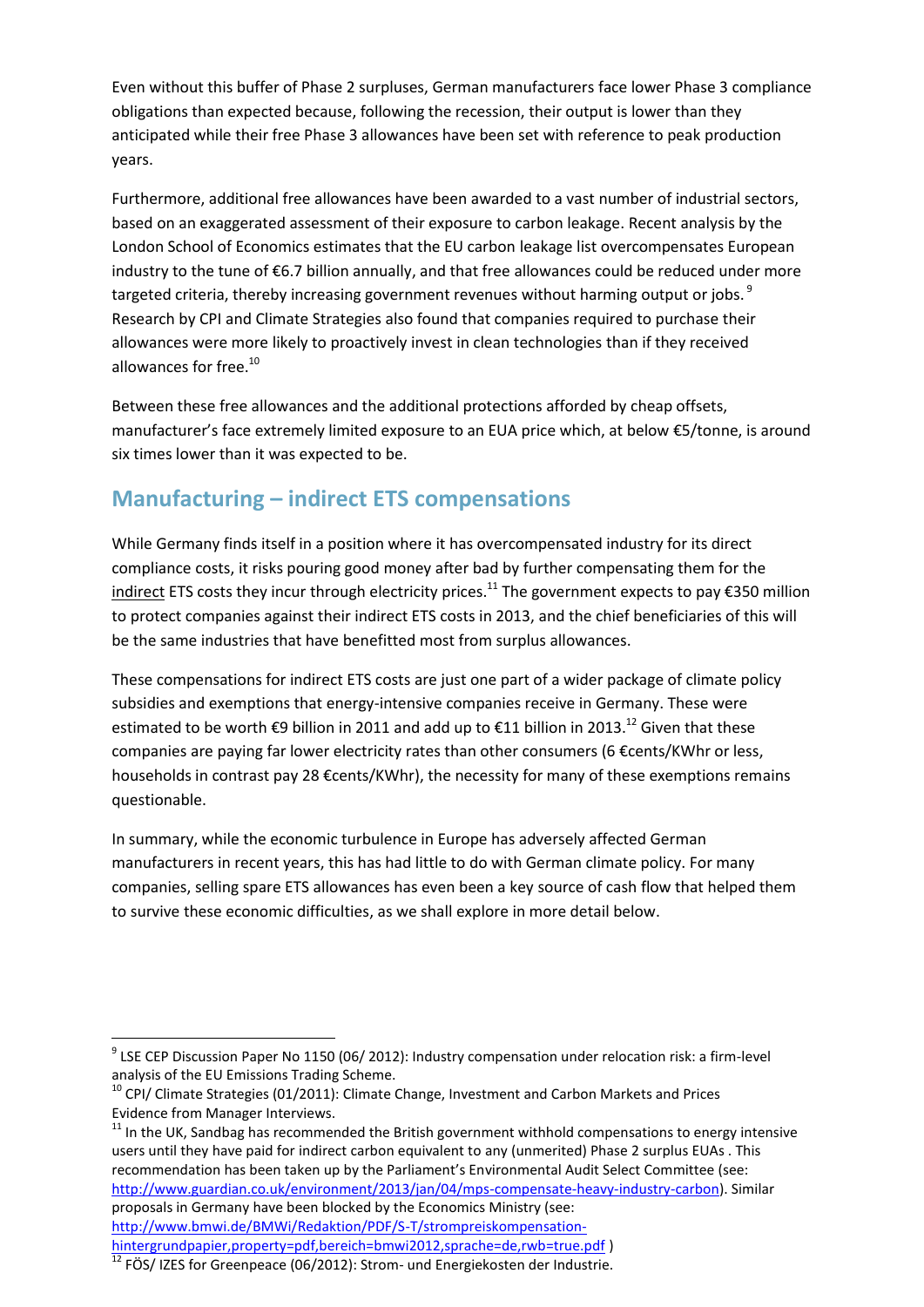## **Electricity and combustion sectors**

As all of Germany's Phase 2 ETS allowances were created from allowances in Germany's Kyoto Protocol budget, there was a limit on how many could be issued without putting impossible abatement requirements on the non-traded sectors of the German economy. Consequently, Germany's generosity to manufacturers had to be bought by giving fewer free allowances to power suppliers – a sector relatively shielded from foreign competition. Over 2008-2011, the shortfalls in the German combustion sector (of which electricity is the major component) came to **310 million** allowances. 13

| <b>Sector</b>                                                                                        | 2008          | 2009          | 2010          | 2011          | Sum 2008-2011  |  |  |
|------------------------------------------------------------------------------------------------------|---------------|---------------|---------------|---------------|----------------|--|--|
| <b>Manufacturing</b><br><b>EUA surplus*</b>                                                          | 11,302,894    | 32,491,677    | 20,847,296    | 20,399,776    | 85,041,643     |  |  |
| <b>Electricity</b><br><b>EUA shortfall*</b>                                                          | $-95,350,920$ | $-69,188,285$ | $-75,301,513$ | $-70,095,075$ | $-309,935,793$ |  |  |
| German<br><b>EUA auctions</b>                                                                        | 41,005,000    | 41,125,000    | 41,142,500    | 40,675,500    | 163,948,000    |  |  |
| German<br>-42,970,967<br>$-13,222,388$<br>$-60,593,463$<br>4,534,356<br>$-8,934,464$<br>net position |               |               |               |               |                |  |  |
| Source: European Environment Agency, EUTL and Sandbag calculations                                   |               |               |               |               |                |  |  |
| *Figures have been adjusted for known waste gas transfers (see Appendix)                             |               |               |               |               |                |  |  |

| Table 1: Breakdown of German net ETS position (2008-2011) |  |  |
|-----------------------------------------------------------|--|--|
|                                                           |  |  |

#### **Electricity windfalls and cross-subsidies to industry**

Electricity companies were obliged to cover these shortfalls by buying offset credits and by purchasing carbon allowances from the market, costs which were then passed-through to electricity consumers. Ironically, many of the allowances purchased will have come from oversupplied German manufacturers who, as noted above, will be compensated when the cost of these allowances is passed back through to them. Furthermore, as electricity suppliers have also been able to passthrough the "opportunity costs" for the allowances the German government awarded them for free, they have made windfalls estimated to reach €38 billion over 2005-2012<sup>14</sup>. This arrangement finds German householders taking the brunt of ETS costs through their electricity bills and paying for carbon allowances the German government originally gave away for free on their behalf.

Amongst other things, electricity suppliers were able to funnel these ETS windfalls into the construction of new power stations, many of them coal plants. In 2006/7 some 40 new projects for coal-fired power stations were planned in Germany. As of today ten of these are already built or are under construction, eventually committing Germany to 70 million tonnes of additional  $CO<sub>2</sub>$  emissions every year.<sup>15</sup>

<sup>1</sup>  $^{13}$  Electricity companies could also meet these shortfalls by buying allowances at auction and by purchasing offset credits.

<sup>&</sup>lt;sup>14</sup> Öko-Institut (2011): Zusatzerträge von ausgewählten deutschen Unternehmen und Branchen im Rahmen des EU-Emissionshandelssystems

<sup>&</sup>lt;sup>15</sup> Many of the projects originally planned have since been stopped either because of local protests, legal challenges or economic considerations. See: BUND list of planned and built coal power stations: [http://www.bund.net/fileadmin/bundnet/pdfs/klima\\_und\\_energie/121123\\_bund\\_klima\\_energie\\_kokw\\_verfa](http://www.bund.net/fileadmin/bundnet/pdfs/klima_und_energie/121123_bund_klima_energie_kokw_verfahrensstand_liste.pdf) hrensstand liste.pdf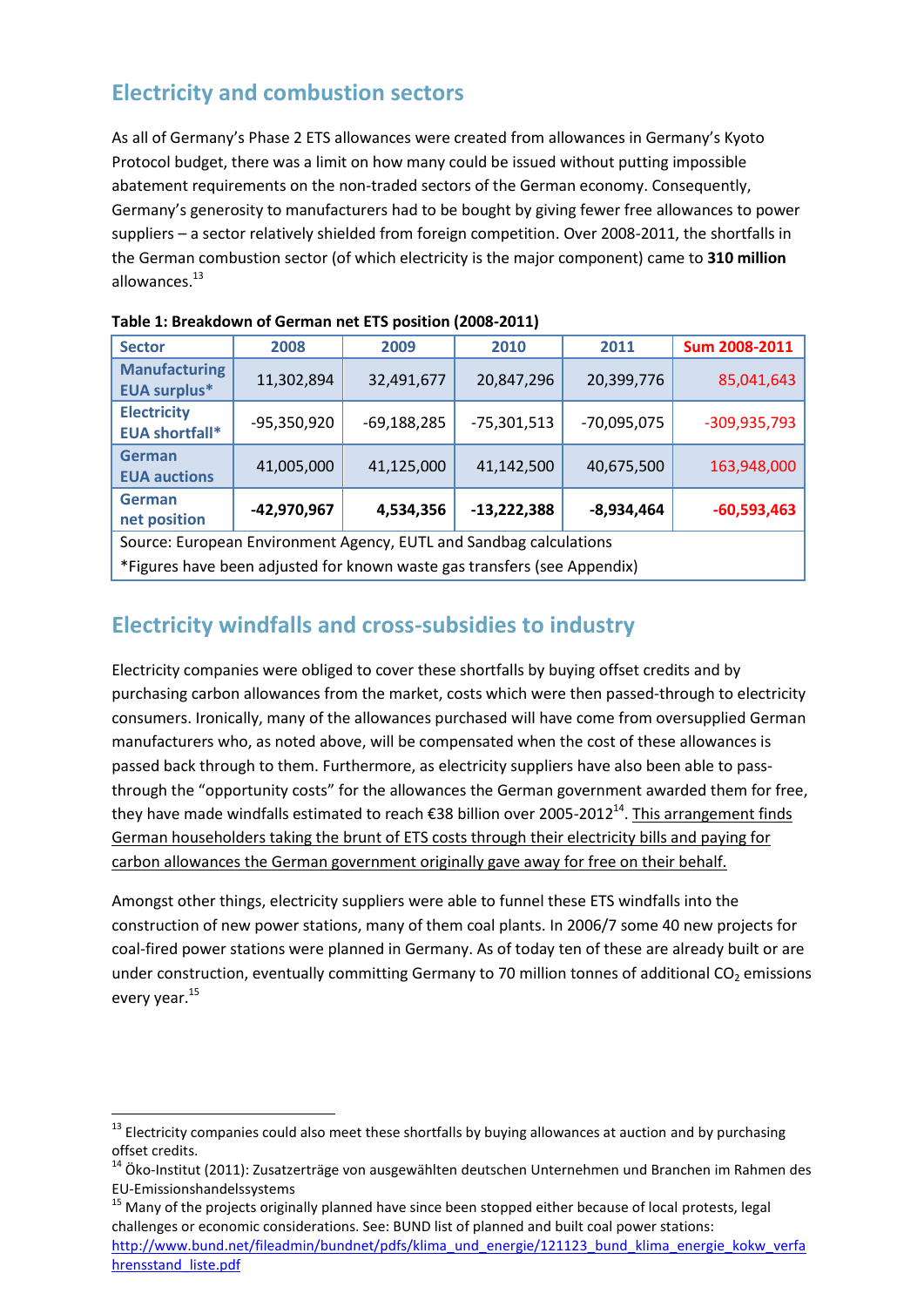## **A weak CO<sup>2</sup> price fails to support gas over coal generation**

From 2013, the power sector will be obliged to purchase all of its allowances from the market, putting an end to their windfall profits and dramatically increasing their shortfalls. But despite the huge EUA shortfalls power companies can expect in Phase 3, the European carbon price remains too weak to make gas competitive with coal. As Germany seeks to wean itself off nuclear power, there is a real danger that this capacity gap will be met by burning more coal.

Not only would this energy shift be bad news for Germany's mitigation efforts, it is also bad news for the *Energiewende* (Energy Transformation) as a whole: the transition to renewable energy in Germany requires some highly flexible, highly efficient energy sources like gas to help balance out the intermittency of wind and solar. Baseload energy sources like coal are poorly-suited to this task and produce roughly twice as much carbon pollution per unit of electricity.

As gas is pushed to the margin by low coal prices and a weak carbon price, Germany's growing renewable energy capacity increasingly covers peak electricity demand, further squeezing gas (the 'classical' peak load plant) out of the market. These developments have substantially contributed to a dive in E.ONs share value by 16% in 2012 as a by-product of its large gas portfolio, while coalintensive RWE has seen its share value grow by 17% over the same timeframe.<sup>16</sup>

A minimum carbon price of  $E25/tCO<sub>2</sub>$  is needed to initiate a shift in the merit order in favor of gas and thus help to ease the energy transition. This carbon price would also help the ETS to finance the Climate and Energy Fund to the level the government originally planned. The drop in the carbon price has seen the revenues expected to the Climate and Energy Fund fall by around €2.5 billion a year.<sup>17</sup> Unless the ETS price rises, the government will have to find alternative means of financing the measures in the *Energiewende* – no easy task in a period of enormous fiscal constraint as the government seeks to reduce the deficit.

<sup>&</sup>lt;sup>16</sup> [http://www.bloomberg.com/news/2012-12-07/eon-loses-as-rwe-s-coal-plants-win-germany-s-green-shift](http://www.bloomberg.com/news/2012-12-07/eon-loses-as-rwe-s-coal-plants-win-germany-s-green-shift-energy.html)[energy.html](http://www.bloomberg.com/news/2012-12-07/eon-loses-as-rwe-s-coal-plants-win-germany-s-green-shift-energy.html) E.ON's stranded nuclear assets are also likely to be implicated.

<sup>&</sup>lt;sup>17</sup> The government planned for the ETS to finance the Climate Fund at a carbon price of €17/tCO<sub>2</sub>, amounting to €3.3 billion a year from 2013. This was later revised to €10/tCO<sub>2</sub> and €2 billion in annual revenues. At current price trends even €800 million in annual revenues looks optimistic.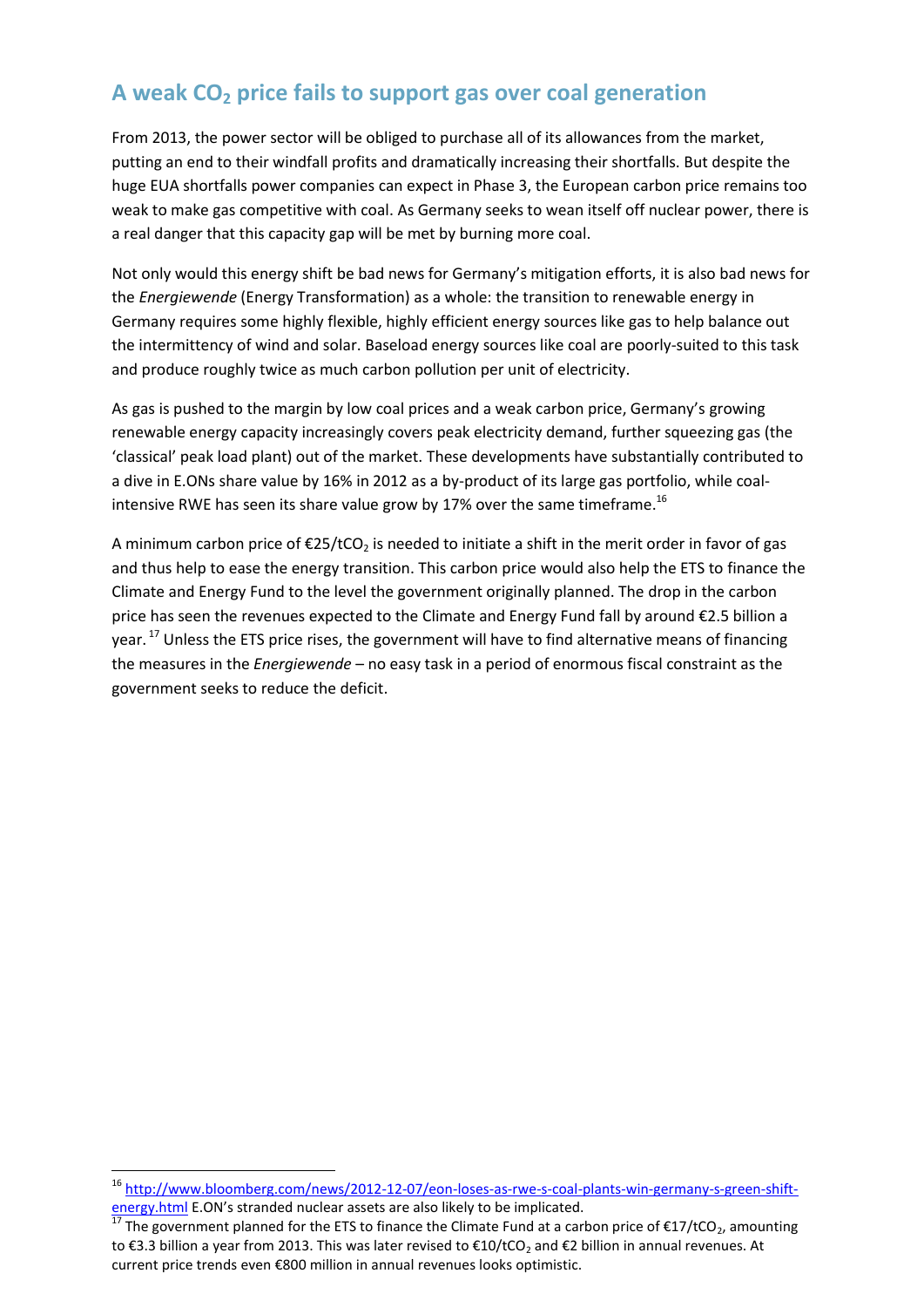# **Germany's carbon fatcat companies**

In the table below we represent Germany's ten most oversupplied companies in the EU ETS. The companies are presented in order of their cumulative surpluses of carbon allowances as of 2011, the latest year for which data has been released. Emissions have also been given for reference.



**Figure 4 and Table 2: German companies with the largest oversupply of free allowances (2008-2011)**

**\*** Surpluses and free allowances have been adjusted for known waste gases transfers (see Appendix) † In the November 2011 report, ROGESA was treated as a subsidiary of Dillinger Hütte

These ten companies accrued surpluses of **66.6 million** carbon allowances over 2008-2011. Controlling for Stadtwerke München, a power company, the other nine companies account for 48% of Germany's manufacturing emissions<sup>18</sup>. Note that two companies here: ArcelorMittal and Hestya received more than double the allowances they needed to cover their emissions for the period, even after accounting for known waste gas transfers.

<sup>&</sup>lt;sup>18</sup> These nine companies account for 187.6Mt emissions over 2008-2011 compared with 391.1Mt for all German ETS manufacturing installations (CITL sectors 2-9). As these manufacturing companies also own some CITL 1 installations for industrial combustion processes, this is not a strictly like-for like comparison, but even if we filter out all CITL 1 emissions this leaves 7 of these companies responsible for 134.6Mt or 34% of manufacturing emissions in the EU ETS.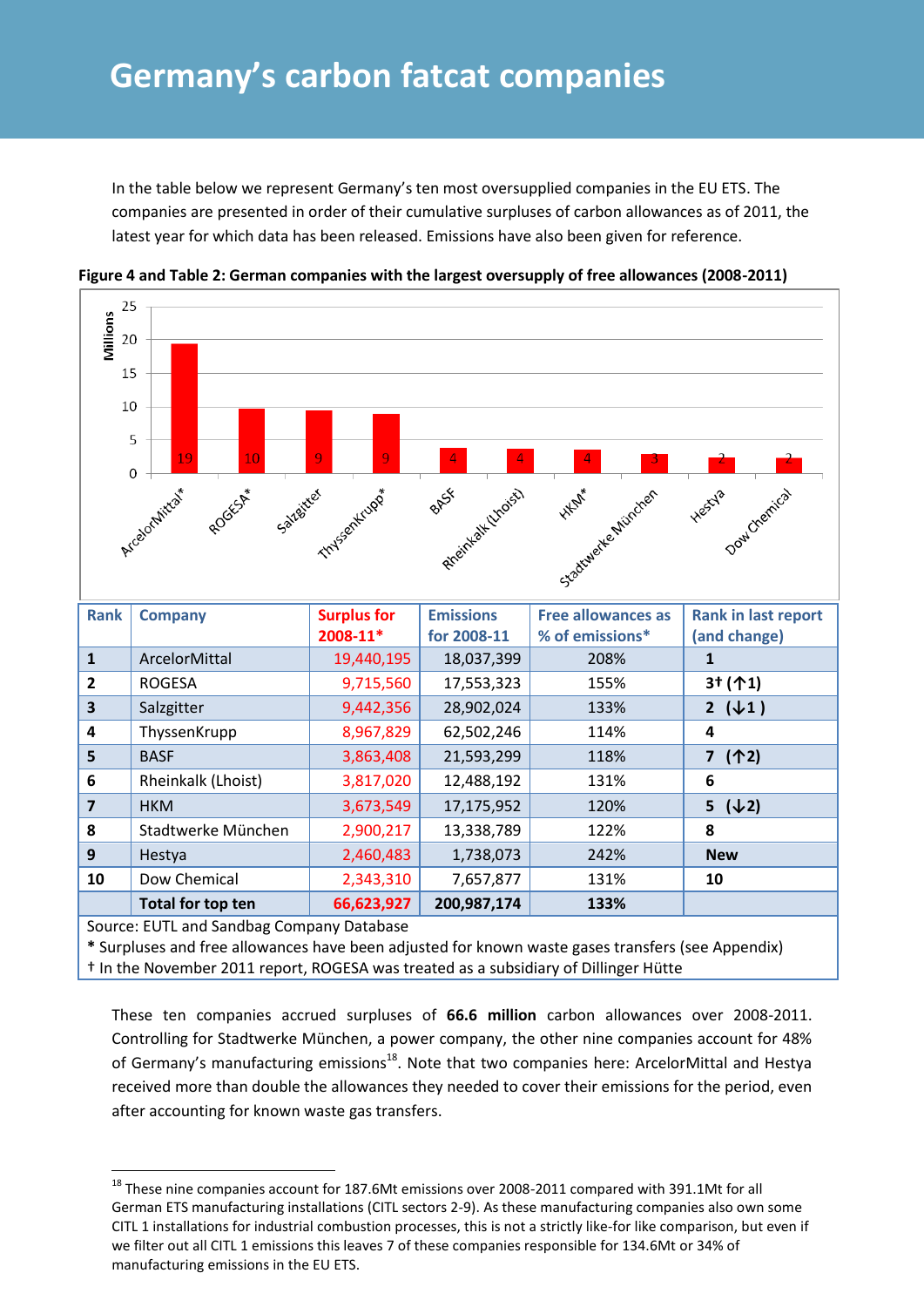We see most of the same companies featured here that we encountered in our *Klimagoldesel* report from November 2011 with a few positions reshuffled. ArcelorMittal stays unequivocally first with surpluses twice as large as any other company, but Salzgitter has overtaken ROGESA for second place, and BASF has moved up from seventh to fifth position, swapping places with HKM. Hestya, a newcomer to the list, displaces Trianel in ninth place.

A fourth year of data sees surpluses up 38% from the **48.1 million** allowances we last reported. The "carbon fatcats" list remains dominated by steelmakers (ArcelorMittal, ROGESA, Salzgitter, ThyssenKrupp, HKM), but also features two chemical companies (BASF, Dow), one lime company (Rheinkalk), and one refinery (Hestya). Notably, three of the companies featured (ROGESA, HKM, Hestya) own just one ETS installation.

All of the companies featured were contacted to corroborate and comment on the data we have obtained about them. Of these, ArcelorMittal, Salzgitter, Rheinkalk, Stadtwerke München, HKM and Hestya declined to comment. ThyssenKrupp, BASF and Dow responded swiftly to confirm the figures we had presented them. A spokesperson for Dillinger Hütte (which manages ROGESA) declined to corroborate our figures, but attributed ROGESA's surplus to lowered steel production during the crisis years of 2008-2010. Only BASF explicitly attributed its surplus to low-carbon investment, noting that they had invested in highly efficient co-generation plant to meet their electricity heat and steam requirements.

#### **Fatter fatcats? – superfluous offsets**

Despite being oversupplied, all of these companies have further expanded their surpluses by surrendering offsets into the scheme instead of using their abundant free allowances for compliance.

| <b>Company</b>            | <b>Offsets</b><br>surrendered<br>2008-201119 | <b>Average value</b><br>added by swapping<br>offsets for EUAs | <b>Surplus for</b><br>2008-2011 <sup>20</sup> | <b>Average value if</b><br>sold <sup>21</sup> | <b>Combined revenue</b><br>potential over<br>2008-2011 <sup>22</sup> |
|---------------------------|----------------------------------------------|---------------------------------------------------------------|-----------------------------------------------|-----------------------------------------------|----------------------------------------------------------------------|
| <b>ArcelorMittal</b>      | 4,327,103                                    | € 12,552,652                                                  | 19,440,195                                    | € 301,323,023                                 | € 313,875,675                                                        |
| <b>ROGESA</b>             | 4,929,235                                    | € 19,484,379                                                  | 9,715,560                                     | € 150,591,180                                 | €170,075,559                                                         |
| Salzgitter                | 8,289,705                                    | € 28,975,251                                                  | 9,442,356                                     | € 146,356,518                                 | € 175,331,769                                                        |
| ThyssenKrupp              | 12,743,816                                   | € 50,830,072                                                  | 8,967,829                                     | € 139,001,350                                 | € 189,831,422                                                        |
| <b>BASF</b>               | 2,468,999                                    | € 11,838,995                                                  | 3,863,408                                     | € 59,882,824                                  | € 71,721,819                                                         |
| <b>Rheinkalk (Lhoist)</b> | 366,854                                      | € 1,027,191                                                   | 3,817,020                                     | € 59,163,810                                  | € 60,191,001                                                         |
| <b>HKM</b>                | 4,711,000                                    | € 18,866,800                                                  | 3,673,549                                     | € 56,940,010                                  | € 75,806,810                                                         |
| <b>Stadtwerke München</b> | 1,461,072                                    | €4,091,002                                                    | 2,900,217                                     | €44,953,364                                   | €49,044,365                                                          |
| <b>Hestya</b>             | 498,653                                      | € 2,293,815                                                   | 2,460,483                                     | € 38,137,487                                  | €40,431,302                                                          |
| <b>Dow Chemical</b>       | 2,077,547                                    | € 6,924,231                                                   | 2,343,310                                     | € 36,321,305                                  | €43,245,536                                                          |
| <b>Total</b>              | 41,873,984                                   | € 156,884,388                                                 | 66,623,927                                    | €1,032,670,869                                | € 1,189,555,257                                                      |

**Table 3: Historic revenue potential for surpluses and arbitraged offsets over 2008-2011**

While it is possible that these offsets are being surrendered to help facilitate future compliance, they also represent an opportunity to profit from the scheme: offsets have generally traded a few Euros below the EUA price, meaning that companies can surrender offsets instead of EUAs and sell their

<sup>&</sup>lt;sup>19</sup> Combined CERs and ERUs

<sup>&</sup>lt;sup>20</sup> Adjusted for waste gases where information has been found or provided.

<sup>&</sup>lt;sup>21</sup> Combined CERs and ERUs

<sup>&</sup>lt;sup>22</sup> Assuming 2008-2011 average EUA price of €15.50, average CER-EUA spread of €2.80 and average ERU-EUA spread of €5. Prices taken from average closing prices as listed in [www.bluenext.eu](http://www.bluenext.eu/) (website now closed)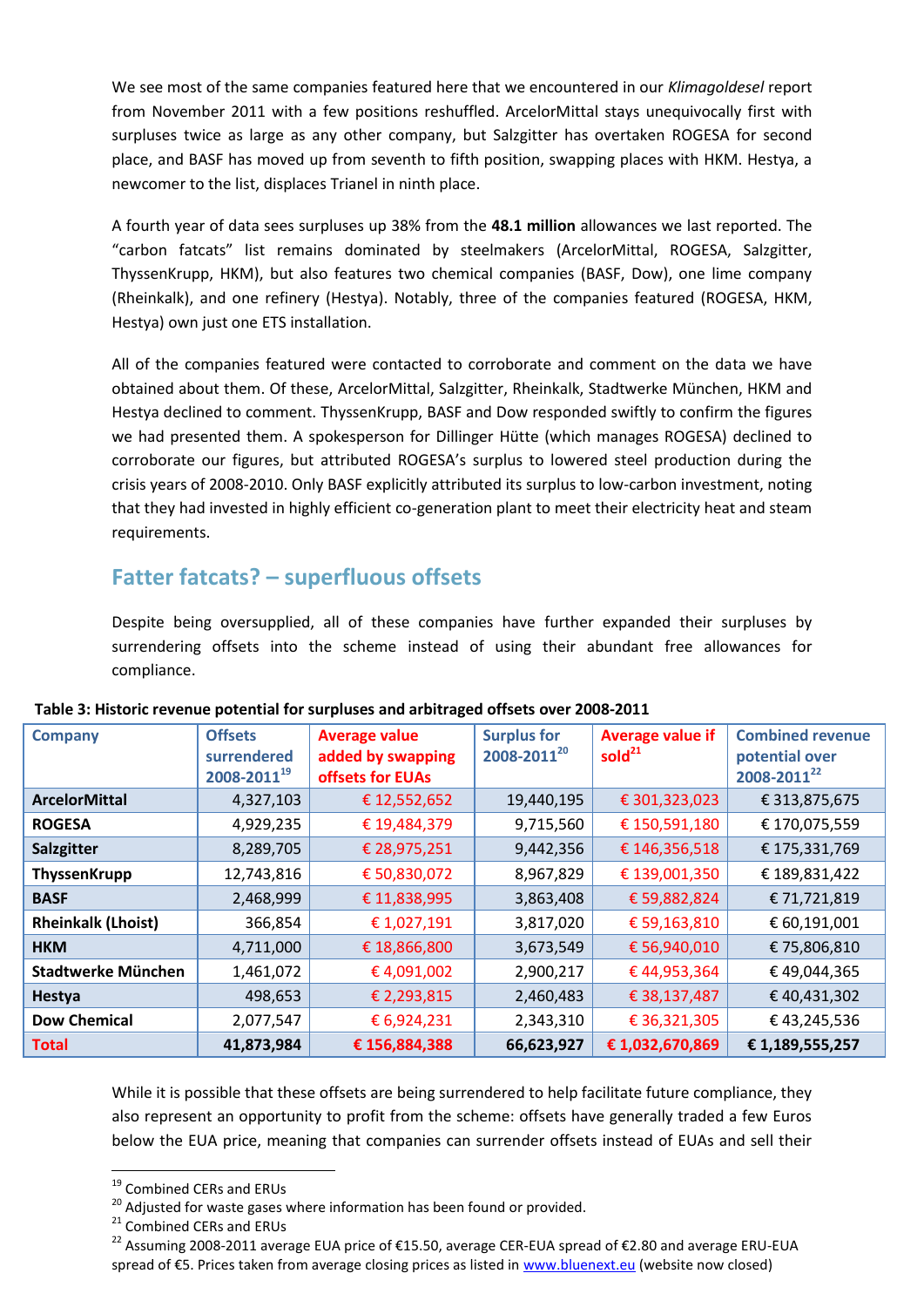free allowances on at a profit. As we will see in the next section, this "arbitraging" of offsets should be particularly attractive to ArcelorMittal, Salzgitter and Hestya who will have more allowances than they need all the way across Phase 3. In Table 3 we show the surpluses accrued and the offsets surrendered over 2008-2011 and show the average value of these across that period.

**Together, these companies have already effectively gained €157 million from the enterprising use of offsets and been afforded the possibility of profiting by a further €1 billion from the sale of surpluses EUAs. In total these 10 companies have potentially added €1.2 billion of value to their accounts from being included the EU ETS. Where these surplus allowances, swollen by substituted offsets, have not already been sold on for a profit, they can be banked towards future compliance in Phase 3 or beyond.** 

In the future the arbitrage opportunities will increase as the price of international offsets has crashed and is currently trading at less than €0.50 /tonne. This is unlikely to change since the maximum demand for offsets in the EU ETS is fixed<sup>23</sup> and the global offsetting market is vastly oversupplied. Though it is never mentioned by industry, one of the advantages of the backloading proposal is that it would increase their revenue potential from substituting offsets for EUAs by increasing the difference between the two prices.

## **Phase 3 allowances: fatcats forever?**

**.** 

As we have seen, insofar as companies have been in surplus over 2008-11, they cannot realistically claim to have been competitively damaged by the scheme to date and may have even been competitively assisted by it. When challenged on this, companies are inclined to change their argument and invoke future compliance costs as the real competitiveness and carbon leakage threat.

To test this argument, we explored the cumulative shortfall of free allowances that each of these ten companies could expect by 2020 under a simplified but optimistic growth scenario, and assuming all spare allowances had been kept for compliance rather than sold.

For each company we assumed that from 2013 every single installation in its current fleet returned to its highest recorded emissions since the ETS commenced in 2005. We then calculated how each company would fare against its Phase 3 allocations<sup>24</sup>. Installations in each company's fleet were kept constant unless we were advised of ownership changes.

**Whilst there is a great deal of variance between these individual companies, taken together they will only have to pay compliance costs for 11% of their emissions across 2008-2020 under these optimistic growth assumptions, but, in addition, their offset entitlements will protect them against the EU carbon price for all but 0.2% of their emissions (see Table 4).**

<sup>&</sup>lt;sup>23</sup> At around 1.6 billion tonnes of CO<sub>2</sub>e. The legal limit on offset volume will remain if backloading is approved. <sup>24</sup> As laid out for each of their installations in the draft Phase 3 allocations (NIMs) Germany submitted to the European Commission.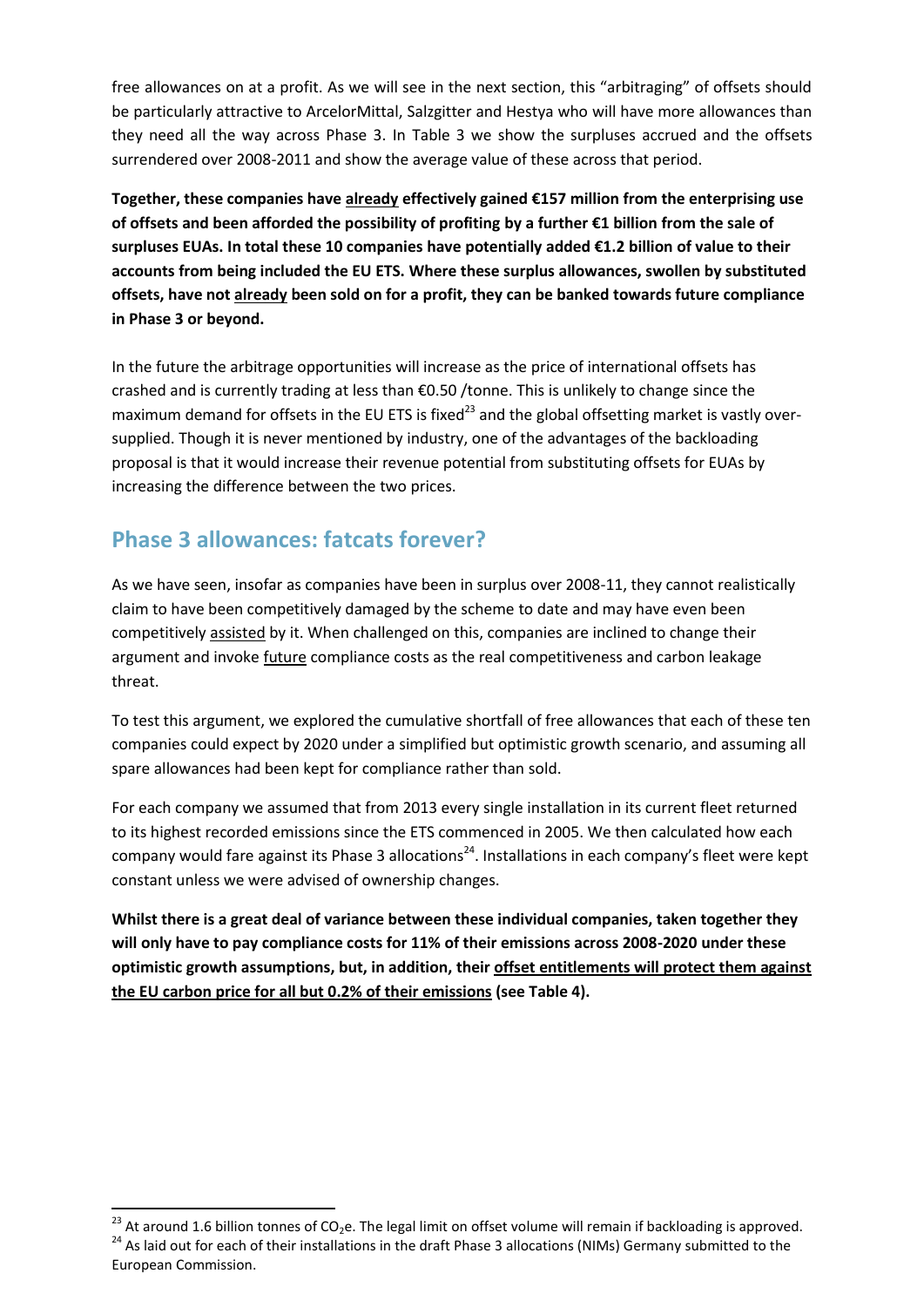| <b>Company</b>            | <b>Cumulative EUA</b><br>shortfalls over 2008-<br>$2020^{25}$ | <b>Cumulative</b><br>emissions<br>over 2008-<br>2020 | <b>Shortfalls as a %</b><br>of emissions | <b>Offset</b><br>budget <sup>26</sup> | <b>Shortfalls after</b><br>offsets as a % of<br>emissions |
|---------------------------|---------------------------------------------------------------|------------------------------------------------------|------------------------------------------|---------------------------------------|-----------------------------------------------------------|
| <b>ArcelorMittal</b>      | NA (37,698,955 surplus)                                       | 72,876,717                                           | NA (52% surplus)                         | 12,367,322                            | NA (69% surplus)                                          |
| <b>ROGESA</b>             | $-37,010,509$                                                 | 68,867,743                                           | 54%                                      | 7,961,804                             | 42%                                                       |
| Salzgitter                | NA (580,686 surplus)                                          | 103,231,401                                          | NA (1% surplus)                          | 10,592,612                            | NA (11% surplus)                                          |
| <b>ThyssenKrupp</b>       | $-29,577,141$                                                 | 227,897,122                                          | 13%                                      | 23,041,398                            | 3%                                                        |
| <b>BASF</b>               | $-16,927,527$                                                 | 76,671,895                                           | 22%                                      | 7,001,962                             | 13%                                                       |
| <b>Rheinkalk (Lhoist)</b> | $-4,544,702$                                                  | 46,723,674                                           | 10%                                      | 4,474,331                             | 0%                                                        |
| <b>HKM</b>                | $-10,566,149$                                                 | 60,084,716                                           | 18%                                      | 9,555,844                             | $2\%$                                                     |
| <b>Stadtwerke München</b> | $-22,409,315$                                                 | 47,058,910                                           | 48%                                      | 4,465,275                             | 38%                                                       |
| <b>Hestya</b>             | NA (1,345,016 surplus)                                        | 10,259,572                                           | NA (13% surplus)                         | 1,154,603                             | NA (24% surplus)                                          |
| <b>Dow Chemical</b>       | $-3,192,767$                                                  | 27,054,599                                           | 12%                                      | 2,822,892                             | 1%                                                        |
| <b>Total</b>              | $-84,603,454$                                                 | 740,726,347                                          | 11%                                      | 83,438,042                            | 0.2%                                                      |

With existing free allowances and abundant cheap offsets extensively protecting the majority of these companies, none of them should be arguing against an increase to the carbon price, since they, more than any other companies in the scheme, will stand to benefit from such an increase.

## **The risk of lobbying against reforms**

**.** 

There is great resistance from many ETS participants towards reforms aimed at addressing the oversupply in the market, but this lobbying strategy could backfire. By obstructing ETS reform when the scheme is in such dire condition, they risk precipitating its total demise. Manufacturers therefore risk being policed by less flexible and potentially more expensive "command-and-control" climate policies, and much more fragmented ones implemented on a national basis. Alternative measures to support the low carbon price have already been introduced in the UK, Holland and Belgium. These national measures are useful for the meeting of domestic goals – including securing investment in low carbon infrastructure – but they are non-additional and have the unwelcome effect of distorting competition across Europe, increasing the administrative burden for companies that operating across different EU countries. As Climate Commissioner Hedegaard put it in a recent statement:

*"The alternative to a well-functioning carbon market is hardly that the EU member states will make it cost nothing to pollute [...] the alternative is a re-nationalization of climate tools, meaning a future patchwork of up to 27 different systems and taxes, instead of one market creating a level playing field internally in Europe."<sup>27</sup>*

The current phase of trading includes free allocation according to low-carbon technology benchmarks (instead of "grandfathering": assigning allowances based on historic emissions). As such, it is designed to reward and encourage those companies investing in improved carbon intensity and efficiency. If the ETS is lost it is likely that these incentives and rewards will also be lost. Sadly it is often the case that those that stand to gain from a policy change are less vocal than those who ideologically oppose environmental regulations.

<sup>27</sup> <http://www.reuters.com/article/2013/01/24/us-eu-carbon-hedegaard-idUSBRE90N0N320130124>

<sup>&</sup>lt;sup>25</sup> For all current ETS installations assuming that, from 2013, each returns to its highest emissions level on record since 2005 (as do any waste gas recipients).

<sup>&</sup>lt;sup>26</sup> Germany has entitled its ETS participant installations to use offsets equivalent to 22% of their Phase 2 allocation.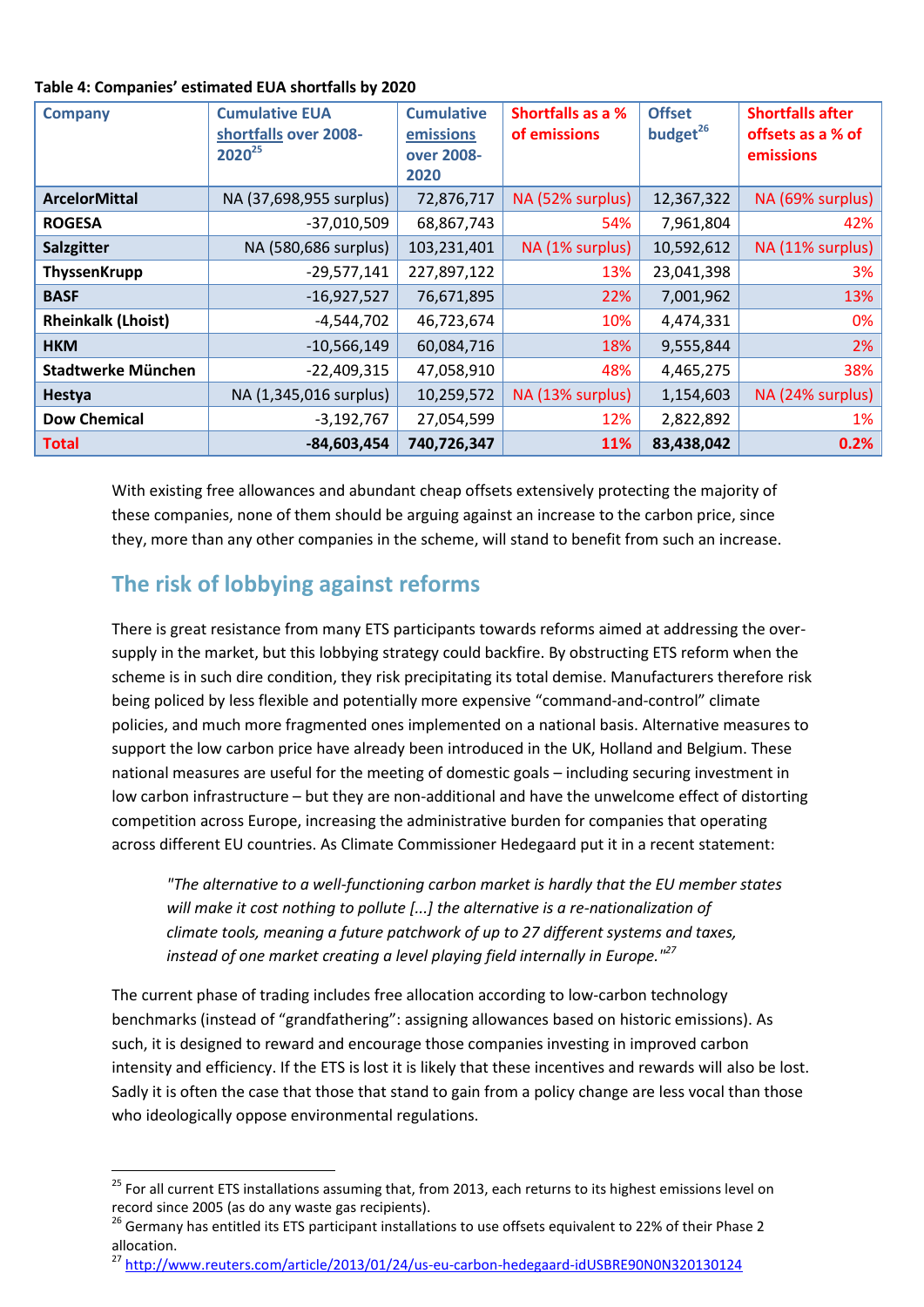While trade associations like Business Europe, Eurofer and Europia continue to lobby aggressively against any supply-reform of the  $ETS^{28}$ , they are not necessarily representing the best interests of some of their members by doing so. By our calculations ArcelorMittal, Salzgitter and Hestya will hold a surplus of allowances out to 2020 or even beyond.

For Salzgitter, our high Phase 3 emissions scenario gives them an annual shortfall of 1.3 million allowances from 2013, but with 11.1 million surplus allowances accrued over Phase 2, they will have more than enough allowances to last through the eight-year phase.



**Figure 5: Salzgitter forecast for existing German ETS installations assuming optimal growth**

(Source: EUTL, Draft NIMs, Sandbag company database)

The results for ArcelorMittal are even more dramatic: despite assuming Phase 3 emissions grow 38% above 2011 levels, their benchmarked free allowances are still so plentiful that they will continue to grow their surpluses every year, accumulating 37.7 million allowances by 2020, half as much again as needed to cover their emissions.



**Figure 6: ArcelorMittal forecast for existing German ETS installations assuming optimal growth**

(Source: EUTL, Draft NIMs, Sandbag company database)

**<sup>.</sup>** <sup>28</sup> See for example:<http://www.businesseurope.eu/Content/Default.asp?PageID=568&DocID=31200> and [http://www.cembureau.be/sites/default/files/documents/AEII%20Position%20on%20the%20Commission%20](http://www.cembureau.be/sites/default/files/documents/AEII%20Position%20on%20the%20Commission%20proposal%20to%20back-load%20EU%20ETS%20allowances.pdf) [proposal%20to%20back-load%20EU%20ETS%20allowances.pdf](http://www.cembureau.be/sites/default/files/documents/AEII%20Position%20on%20the%20Commission%20proposal%20to%20back-load%20EU%20ETS%20allowances.pdf)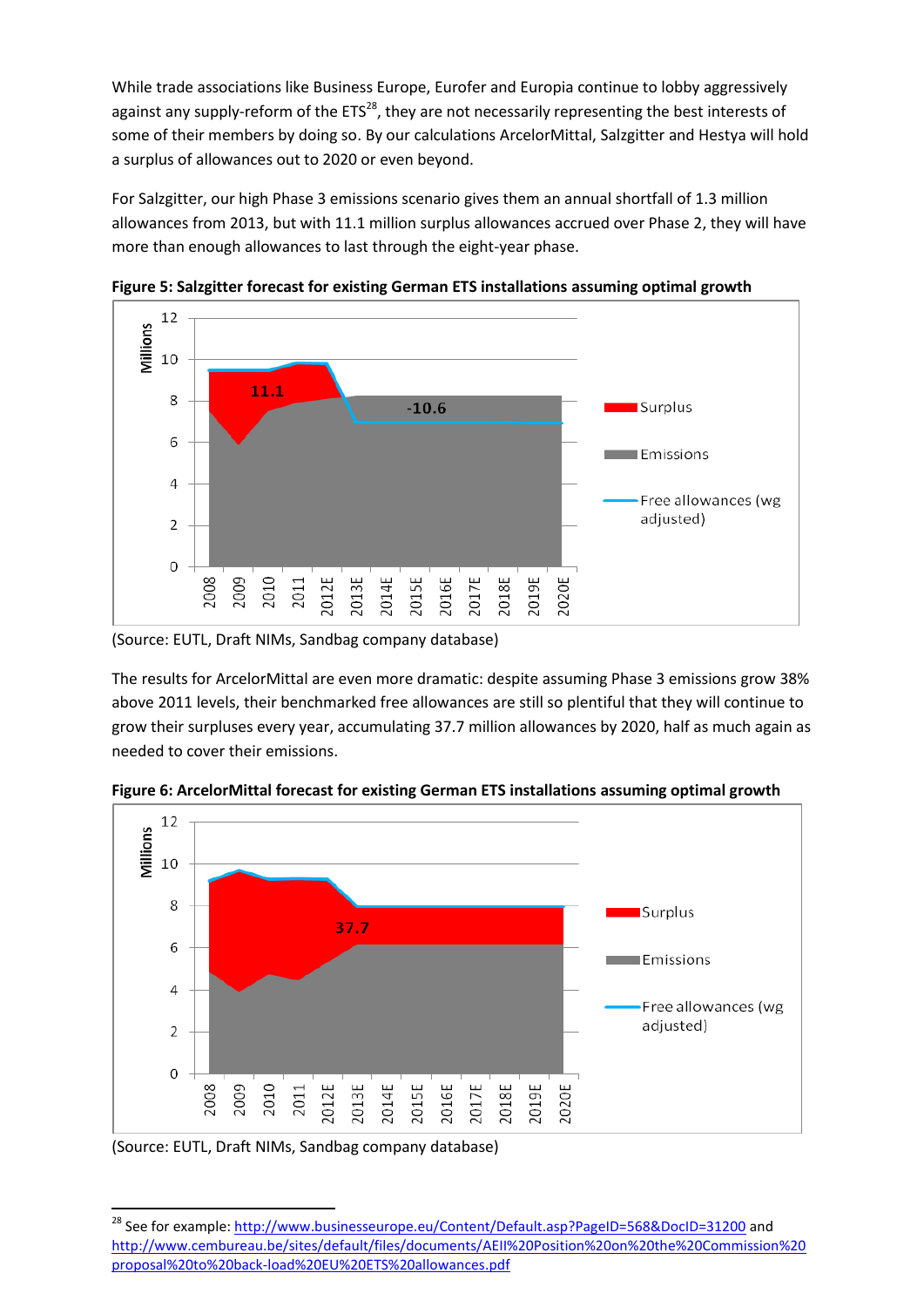For ArcelorMittal, Salzgitter, and Hestya – and for other companies in a similar position where most or all of their Phase 3 emissions are covered, it would make much more sense strategically for them to support supply-side reforms to the Phase 3 cap which would increase the value of the EUAs they could sell into the market for a higher profit. These companies could then reinvest these profits into abatement technologies that could protect them from compliance costs under future phases of the scheme (e.g. Phase 4 and beyond)

Because its surpluses are due to continue growing across Phase 3, and it still has opportunities to surrender cheap offsets, this strategy should be attractive to ArcelorMittal even if it has already sold most of its historic surpluses for cashflow during the recession. The attraction of this strategy to other companies will depend on the extent to which they had already leveraged their spare EUAs for profit. To the extent that they have, we can confidently say that they have received their reward.

| <b>Company</b>       | <b>Average</b><br>revenues if all<br>2008-2011<br><b>EUAs already</b><br>sold $^{29}$ | <b>Projected</b><br>surpluses<br>for 2012-<br>2020 | <b>Offset</b><br>budget<br>remaining | <b>New</b><br>revenues at<br>€5/EUA $30$ | <b>New revenues</b><br>at €30/EUA <sup>31</sup> | <b>Potential</b><br>revenues at €30<br><b>EUA if no</b><br>allowances yet<br>sold $32$ |
|----------------------|---------------------------------------------------------------------------------------|----------------------------------------------------|--------------------------------------|------------------------------------------|-------------------------------------------------|----------------------------------------------------------------------------------------|
| <b>ArcelorMittal</b> | € 313,875,675                                                                         | 18,258,760                                         | 8,040,219                            | € 127,474,781                            | €784,949,233                                    | € 1,443,252,199                                                                        |
| Salzgitter           | € 175,331,769                                                                         | $-8,861,671$                                       | 2,302,907                            | $-£$ 33,945,270                          | -€ 197,914,354                                  | € 231,912,264                                                                          |
| Hestya               | €40,431,302                                                                           | $-1,115,468$                                       | 655,950                              | $-£$ 2,625,563                           | $-£$ 14,113,503                                 | € 68,817,277                                                                           |

#### **Table 5: Additional revenues accruing to select companies under an increased carbon price**

1

<sup>&</sup>lt;sup>29</sup> Includes swapped offsets. This calculation uses a 2008-2011 average EUA price of €15.50, an average CER-EUA spread of €2.80 and an average ERU-EUA spread of €5. Prices taken from average closing prices as listed in [www.bluenext.eu](http://www.bluenext.eu/) (website now closed)

<sup>&</sup>lt;sup>30</sup> Assuming CER price of €0.50 (and CER-EUA spread of €4.50)

<sup>31</sup> Assuming CER price of €0.50 (and CER-EUA spread of €29.50)

<sup>&</sup>lt;sup>32</sup> Assuming an average 2008-2011 CER price of €12.70 (and CER-EUA spread of €17.30), an average 2008-2011, ERU price of €11.50 (and ERU-EUA spread of €18.50) and assuming all remaining offsets are priced at €0.50 (with a spread of €29.50).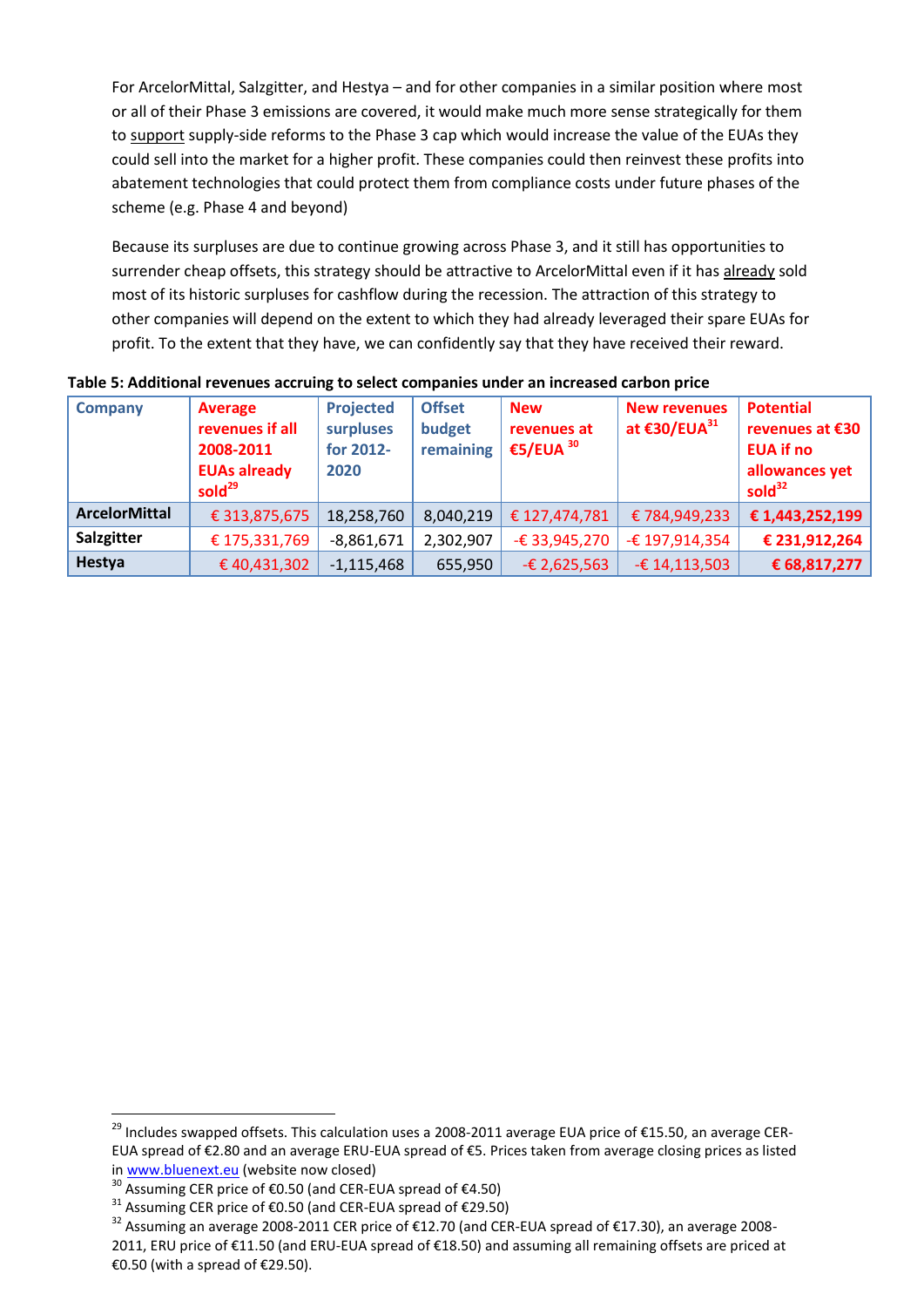In light of our research, Sandbag and BUND make the following series of recommendations to German policymakers.

#### **1) Vote to support the European Commission's "backloading" proposal**

As an urgent priority, we advise German policymakers to come out in support of the Commission proposal to defer the auctioning of allowances from the start of Phase 3. The support of the German government and of German MEPs will be crucial if this proposal is to be successfully voted through the European Parliament, the European Council and the Climate Change Committee.

If implemented successfully, the backloading proposal will correct for a temporary surge in supply that is an unintended artefact of earlier regulation (a "frontloading" of 150 million allowances from Phase 3 auctions to meet power sector hedging requirements, the early auction of 300 million Phase 3 New Entrants Reserve allowances, and the spike in offsets caused by the ban on industrial gas offsets). More importantly, this will provide a signal to market participants that there is political will to make the much-needed structural fixes to scheme.

#### **2) Support structural measures to permanently reduce the supply of ETS allowances**

In parallel to the backloading proposal, the European Commission has initiated a formal consultation on structural measures to repair the EU ETS on a more permanent basis. We encourage Germany policymakers to seek the following reforms:

#### **Change the European Union's 2020 climate target to at least 30% below 1990 levels**

Emissions data from the European Environment Agency shows that, when ETS offsets are accounted for, the EU has already achieved its current 20% climate target nine years ahead of schedule<sup>33</sup>. This implies a almost a decade of inaction on climate change from Europe just when it seeks internationally binding commitments from emerging economies as part of a new 2015 climate agreement.

#### **Cancel 2.2 billion allowances from the Phase 3 ETS cap**

Our research finds that policymakers expected business-as-usual emissions to be 2.2 billion tonnes higher over 2008-2020 when they established the cap to control them. We therefore recommend policymakers revise the cap down by the same quantity in order to ensure the same levels of mitigation are delivered by the policy as originally envisaged. Removing 2.2 billion tonnes is also commensurate with raising Europe's economy wide climate targets.

#### **Introduce responsive mechanisms that restrict the supply of allowances and offsets following exogenous drops in demand**

The chief problems currently afflicting the EU ETS are a consequence of its unresponsiveness to massive drops in demand. This has left the scheme drowning in excess allowances and offsets which, at the moment, can only be remedied through protracted political debate and legislative change. We encourage policymakers to seek new price and supply mechanisms which can reduce the supply of allowances and offsets more rapidly to preserve mitigation incentives in the event of future economic shocks.

<sup>&</sup>lt;sup>33</sup> <http://www.sandbag.org.uk/blog/2012/nov/1/two-more-nails-20-coffin>)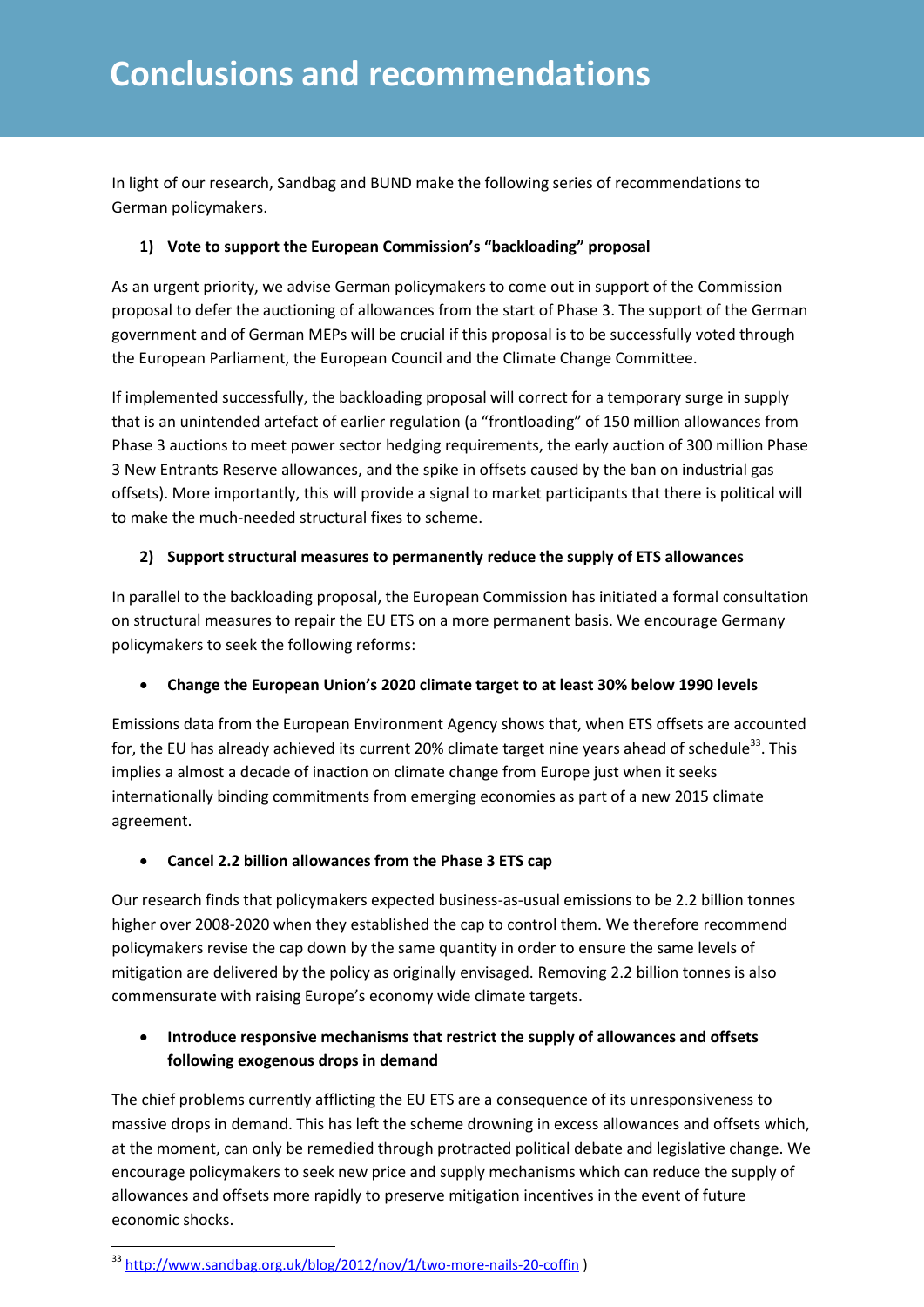If Germany does not support these and similar measures, the EU ETS will remain a toothless tiger that fails to drive any meaningful mitigation in Europe out until at least 2020 and fails to assist Germany to meet its national climate targets. Without such measures in place, Germany should look to adopt backstop policies, such as CO<sub>2</sub> or Efficiency Standards in order to discourage the building of new coal plants and improve the carbon intensity of the merit order for existing plants.

Policymakers should ignore the special pleading of a few vocal manufacturing companies and industries who are extensively protected against ETS costs by free allowances and cheap offsets. Furthermore, many of these allowances were awarded on the basis of carbon leakage fears that have proved exaggerated in light of new research and new circumstances. Policymakers should therefore closely reassess the sectors entitled to additional free allowances when the carbon leakage list comes up for review, especially if low prices persist.

So far, many companies have used the ETS as a cash-cow to help them in times of economic difficulty. It is time they embraced and adapted to a functioning ETS, or prepare to face a more cumbersome, more fragmented climate policy framework.